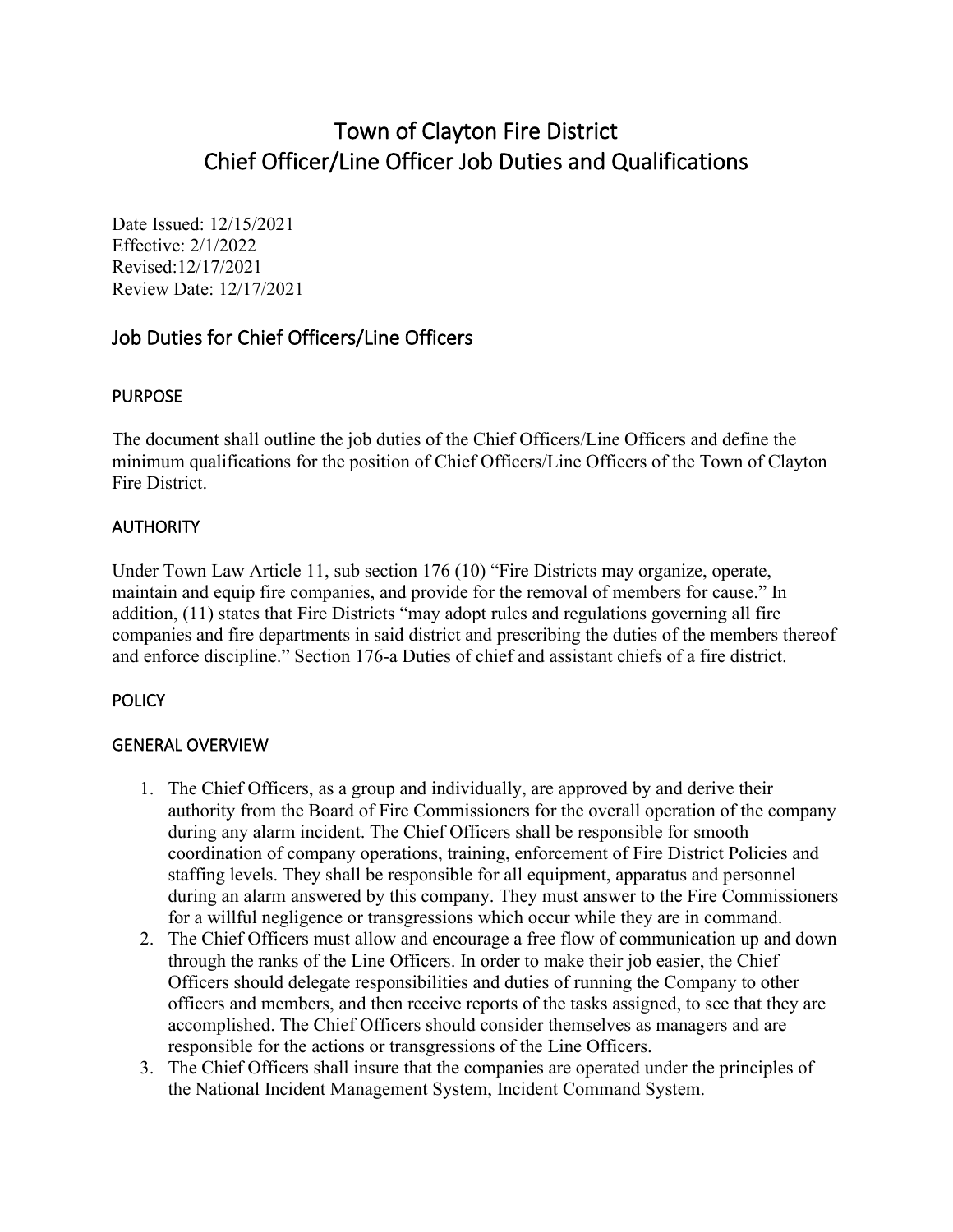- 4. The Chief Officers shall have training which exceeds the training and knowledge based of the average member of the fire company.
- 5. The District Chief is appointed annually by the Board of Fire Commissioners. His/her term is limited to 5 consecutive years.
- 6. The Deputy District Chief is appointed annually by the Bored of Fire Commissioners. His/her term is limited to 5 consecutive years.
- 7. Assistant Chiefs are elected annually by each individual fire company, subject to the approval of the Board of Fire Commissioners. His/her term is limited to 5 consecutive years.
- 8. Captains are elected annually by each individual fire company, subject to the approval of the Board of Fire Commissioners.
- 9. Lieutenants are to be appointed annually by the District Chief and shall be appointed in consultation and consensus with the other elected Officers of the Fire Company's and notification to the Board of Commissioners

## DISTRICT CHIEF

- 1. The Chief shall be responsible for the operations, logistics and planning functions of the department at all incidents to which the companies are summoned unless those functions are delegated to others.
	- a. The exception being mutual aid calls where the Chief or the Incident Commander shall be charge of the personnel of Clayton/Depauville Fire Company but will be under the direction of the Agency requesting assistance.
- 2. The Chief or designee will be responsible for all training, or to arrange for training for the Company's.
- 3. The Chief shall be responsible to hold meetings at least annually with all mutual aid companies and provide an operational briefing including services, staffing and equipment available.
- 4. The Chief shall designate a minimum of one Training Officer(s) annually with *the consensus of the Line Officers*.
- 5. The Chief is responsible for the proper maintenance of all Fire District equipment and see that the equipment is always ready for use and will coordinate any needs or repairs with the Board of Fire Commissioners or their designee.
- 6. The Chief shall prepare a list of material which is, or may be, needed during the year to maintain the Company at a ready status. The list shall be in order of priority and shall include any new equipment needed. The list shall be presented to the Commissioners no later than August  $1<sup>st</sup>$  of each year, in preparation for the district budget for the next fiscal year.
- 7. The Chief will give a monthly report of activity at the Board of Commissioner meeting which should include:
	- a. Number and type of calls
	- b. Man-hours
	- c. Average man-hours per call
	- d. Average number of officers per call
	- e. Number of drills & man-hours
	- f. Average personnel at drill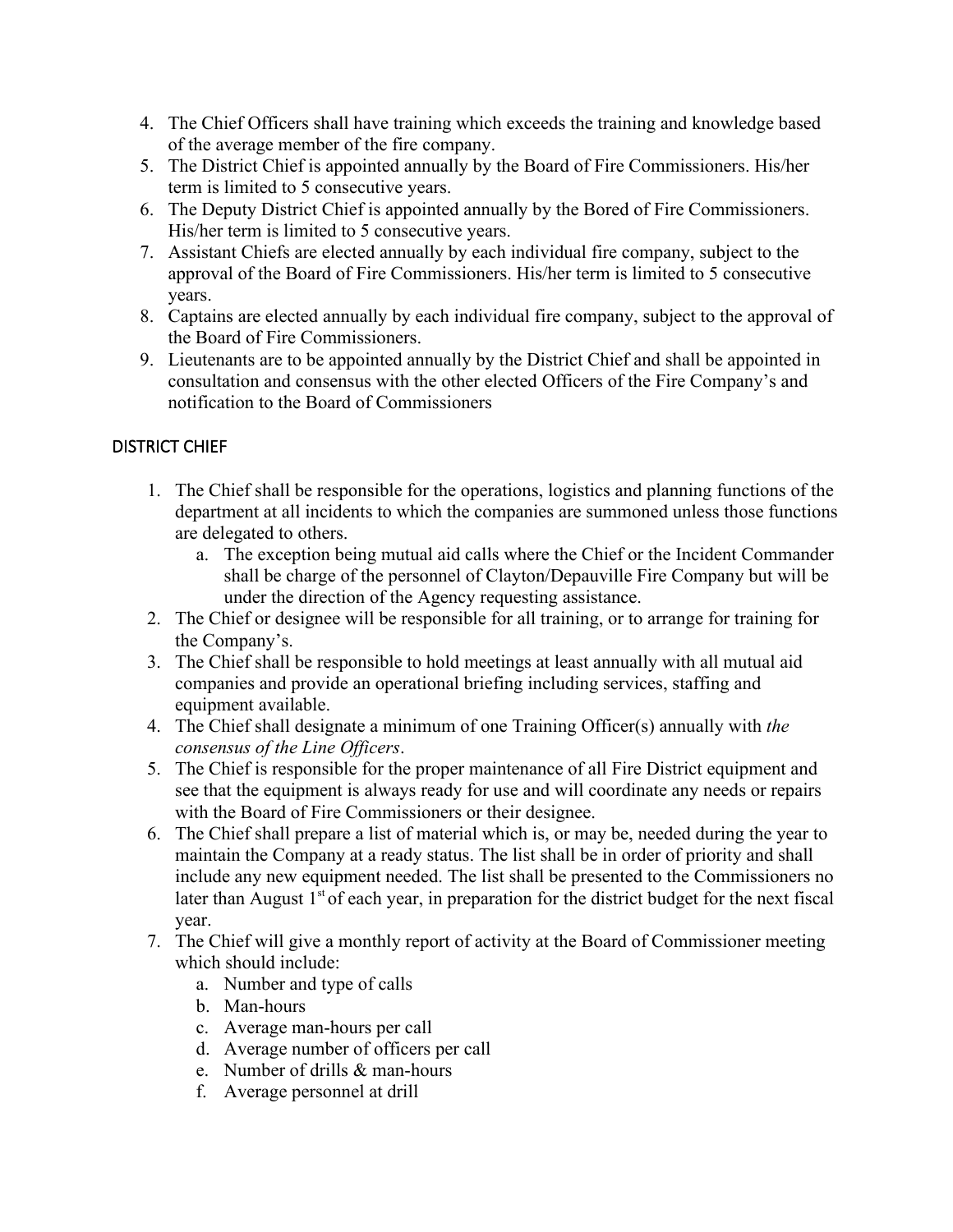- g. Any other pertinent information
- 8. The Chief will give an annual report to the Board of Fire Commissioners at the Boards December meeting. The report will include:
	- a. A compilation of all the information in the monthly reports
	- b. An assessment of the condition of the Fire Companies
	- c. Significant accomplishments
	- d. Recommendations/objectives for the upcoming year
- 9. The District Chief shall be responsible for submitting NIFRs reports to the Office of Fire Prevention and Control in a timely manner. The District Chief may delegate this responsibility, but they remain primarily responsible.
- 10. The Chief will assign to the Officers their duties and responsibilities by way of written Standard Operating Guidelines (SOG's) or verbally as necessary at each incident.
- 11. The Chief may assign the duties of Public Information Officer (PIO) and an officer to investigate accidents as needed. Should the Chief not assign these duties, it becomes the Chief's responsibility. Anyone else releasing information to the media regarding incidents without prior approval of the Chief of PIO will be subject to disciplinary action. All accidents shall be investigated and documented, a copy of which shall be filed with the Commissioners.
- 12. The Chief or Incident Commander will suspend any member who is insubordinate or who acts in a manner detrimental to the Company's and Fire District or to the safety of any of the members. This provision shall not be construed to mean that other officers of the Company are relieved from the responsibility of suspension as needed.
	- a. Suspensions associated with operational matters shall apply until the next meeting of the Board of Fire Commissioners when the Board shall decide to uphold or amend the suspension.
	- b. Suspension shall be in writing to the Secretary of the Board and determinations shall be included in the member's personnel file.
- 13. The Chief shall see that all personnel protective equipment is inspected at least once annually.
- 14. The Chief may designate any officer of member to help accomplish the duties assigned to the Chief but is responsible for the accomplishment of all tasks.
- 15. In the absence of the Chief, all powers and duties will pass, by chain-of- command, to the officers in order of rank.
- 16. The Chief is appointed by and is responsible to the Board of Fire Commissioners and shall be responsible for taking any action necessary to enforce the rules and regulations promulgated by the Board of Fire Commissioners in fulfilling the objectives of the Fire District.
- 17. The Chief shall maintain the approved driver list in conjunction with the Board for District apparatus and may assign this task to the appropriate staff.
- 18. The Chief will be responsible to submit a list of members by classification, complied by the Company's Secretary, to the Board by March  $1<sup>st</sup>$  of each year for VFBL insurance purposes.
- 19. The Chief is expected to be proficient in fire prevention, public relations, agency liaison, fire investigation, incident command and emergency operations planning and strategy.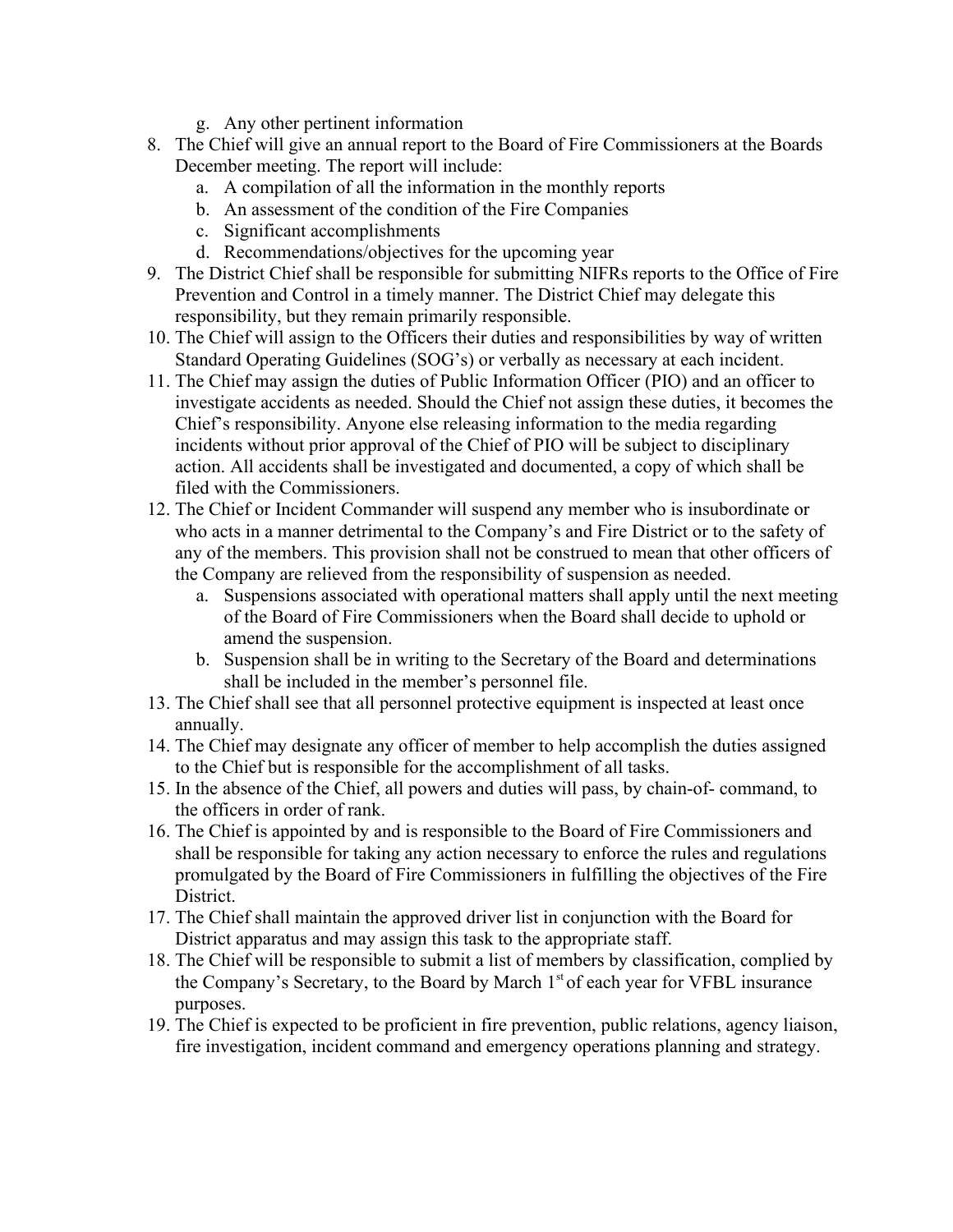- 20. The Chief is expected to know the response district and mutual aid assignments, alarm assignments, available resources, and governmental and private agencies which may be of assistance.
- 21. The Chief is expected to provide overall direction of operations while delegating authority for tactical operations to subordinates.
- 22. The Chief is expected to always exemplify professional conduct and appearance.
- 23. The Chief is expected to strive to always maintain knowledge and skills at current stateof-the-art levels.
- 24. The Chief shall meet at least monthly with all the other Line Officers to discuss problems, set objectives, and provide a forum for communications.
- 25. Chief Officers shall be subject to removal by the Board of Fire Commissioners due to unprofessional conduct, malfeasance, misfeasance, negligence or conduct that is unbecoming and negatively affects the stature of the Fire District and its elected board.
- 26. The Chief shall initiate the appointment of Safety Officer(s), Training Officer(s), Public Information Officer(s), and Lieutenants. Those Officers in the command structure shall be appointed annually and shall be appointed in consultation and consensus with the other elected Officers of the Fire Company's and notification to the Board of Commissioners.
- 27. Upon leaving office, the Deputy Chief shall deliver to the successor all documents related to the position in a neat and timely manner. His/her term is limited to 5 consecutive years.

### DEPUTY CHIEF

- 1. It shall be the duty of the Deputy Chief to assume the operational, logistical, and planning duties of the Chief in his absence.
- 2. The Deputy Chief will perform any duties assigned by the Chief which may be necessary to achieve the Company objectives.
- 3. The Deputy Chief or designee will be responsible for pre-planning all occupancies within the district which may involve a substantial risk as to a life, fire load or value hazards. All pre-planned facilities shall be reviewed annually and shall be used in regular company training. The Deputy Chief will also be responsible for making all such information available to the Company's and Mutual Aid Companies.
- 4. The Deputy Chief should endeavor to the best of their ability that any request for fire prevention education is satisfied and assign the appropriate staff to satisfy the request.
	- o In addition, shall coordinate and provide fire prevention education materials in the Clayton Central Schools in conjunction with the Depauville Public Safety Committee.
- 5. The Deputy Chief may delegate to any other member, the duties of the office, but is responsible for their accomplishment.
- 6. Upon leaving office, the Deputy Chief shall deliver to the successor all documents related to the position in a neat and timely manner. His/her term is limited to 5 consecutive years.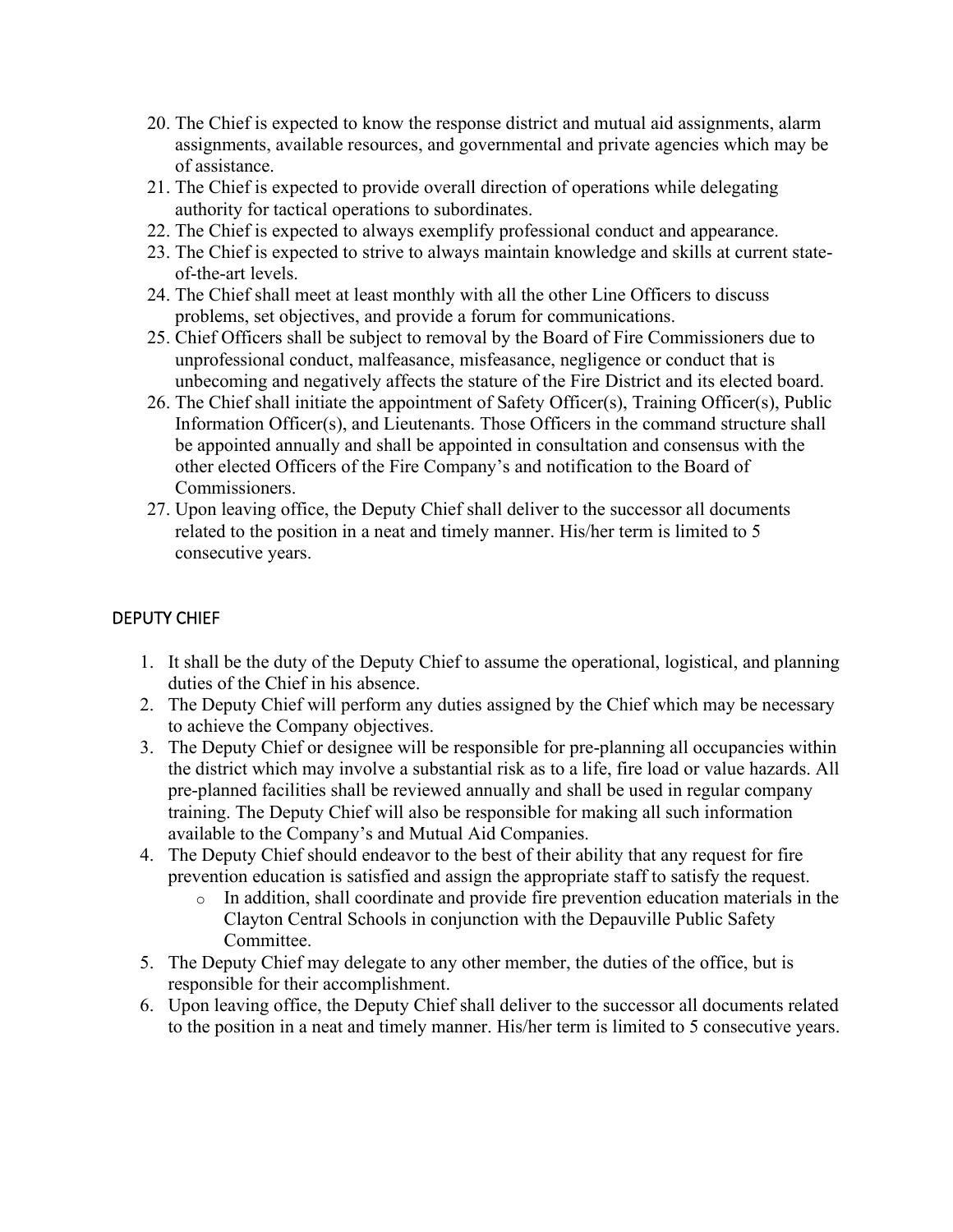### ASSISTANT CHIEF

- 1. It shall be the duty of the Assistant Chief to assume the operational, logistical, and planning duties of the Chief in his absence.
- 2. The Assistant Chief will perform any duties assigned by the Chief which may be necessary to achieve the Company's objectives.
- 3. The Assistant Chief may delegate to any other member, the duties of the office, but is responsible for their accomplishment.
- 4. The Assistant Chief shall ensure that all company equipment is maintained and operational
- 5. The Assistant Chief shall ensure that the company station is maintained and kept in an orderly fashion.
- 6. Upon leaving office, the Assistant Chief shall deliver to the successor all documents related to the position in a neat and timely manner. His/her term is limited to 5 consecutive years.

## **CAPTAIN**

- 1. The Captain will perform any duties assigned by the which are necessary to achieve the company's objectives.
- 2. The Captain may delegate to any other member, the duties of the office, but is responsible for their accomplishment.
- 3. The Captain shall ensure all inventories are completed in a timely manner and submitted annually
- 4. The Captain shall assist the Assistant Chief with company equipment and station maintenance

## LIEUTENANT

- 1. The Lieutenant will perform any duties assigned by the chief which are necessary to achieve the company's objectives.
- 2. The Lieutenant may delegate to any other member, the duties of the office, but is responsible for their accomplishment.
- 3. The Lieutenant shall ensure that all equipment is clean and in proper working order.
- 4. The Lieutenant shall complete a company inventory annually
- 5. The Lieutenant shall assist in setting up training in coordination with the Training Officer or person delegated by the Chief.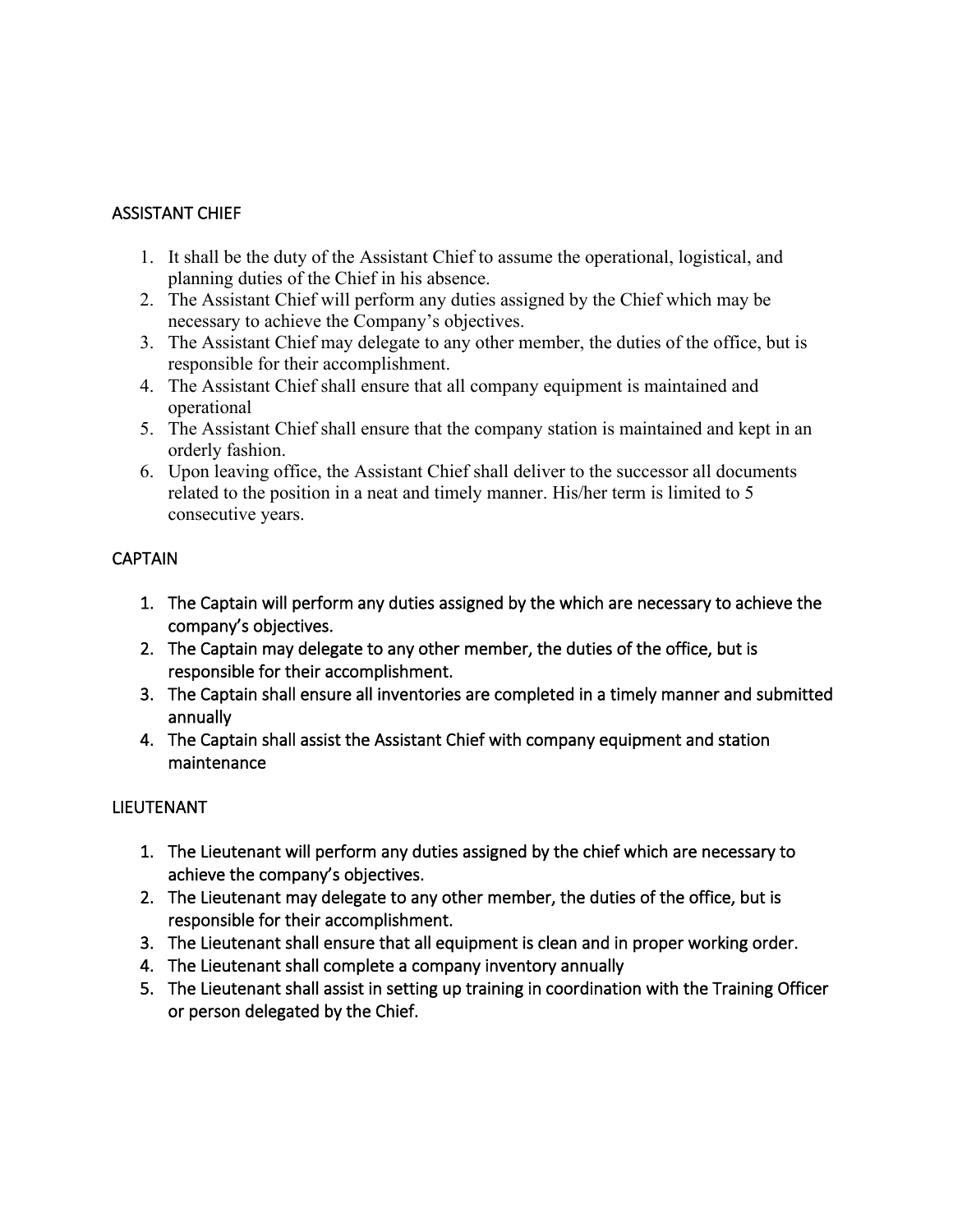# Chief Officer/Line Officer Qualifications

**Note:** Training requirements shall have a 2-year phase in process from the effective policy date. All requirements shall be met to be considered eligible for 2024 elections held in Dec. 2023.

### GENERAL REQUIREMENTS

- 1. All officers must be at least 21 years with a valid NYS drivers' license in good standing, no exceptions.
- 2. Shall meet the qualifications listed below. Those designated with an asterisk shall be recommended qualifications.
- 3. Shall be an accepted member of any fire company operating within the Town of Clayton Fire District.
- 4. A High School Diploma or Equivalent is preferred but not mandatory
- 5. Shall be a resident of the Town of Clayton

# TERM LIMITS

1. Candidate shall serve a minimum of two (2) years in the preceding rank before progressing to the next level of leadership.

## CHIEF

- 1. Firefighter 1 or equivalent
	- a. Training 2000 (IFSTA basic and intermediate)
	- b. Firefighting Essentials and Initial Fire Attack
- 2. Firefighter 2
- 3. Haz-Mat First Responder, Operations Level
	- a. If a candidate has taken firefighter 1 this is included in that training
- 4. Haz-Mat Command\*
- 5. Emergency Vehicle Operation Course (EVOC)
- 6. Pump Operator
- 7. Accident Victim Extrication (or equivalent ex. VROL)
- 8. Two (2) command/management courses (1 must be emergency services related) PSCIM
- 9. S.C.B.A. Qualified
- 10. Current CPR/AED/basic first aid card
- 11. ICS 200
- 12. ICS 300\*
- 13. Truck Company Operations\*
- 14. Rural Water Operations\*
- 15. Fire Officer 1
- 16. Fire Officer 2\*
- 17. Building Construction Course
- 18. Shall complete a minimum of 16hrs continuing education per year
- 19. Shall have performed the duties of Deputy Chief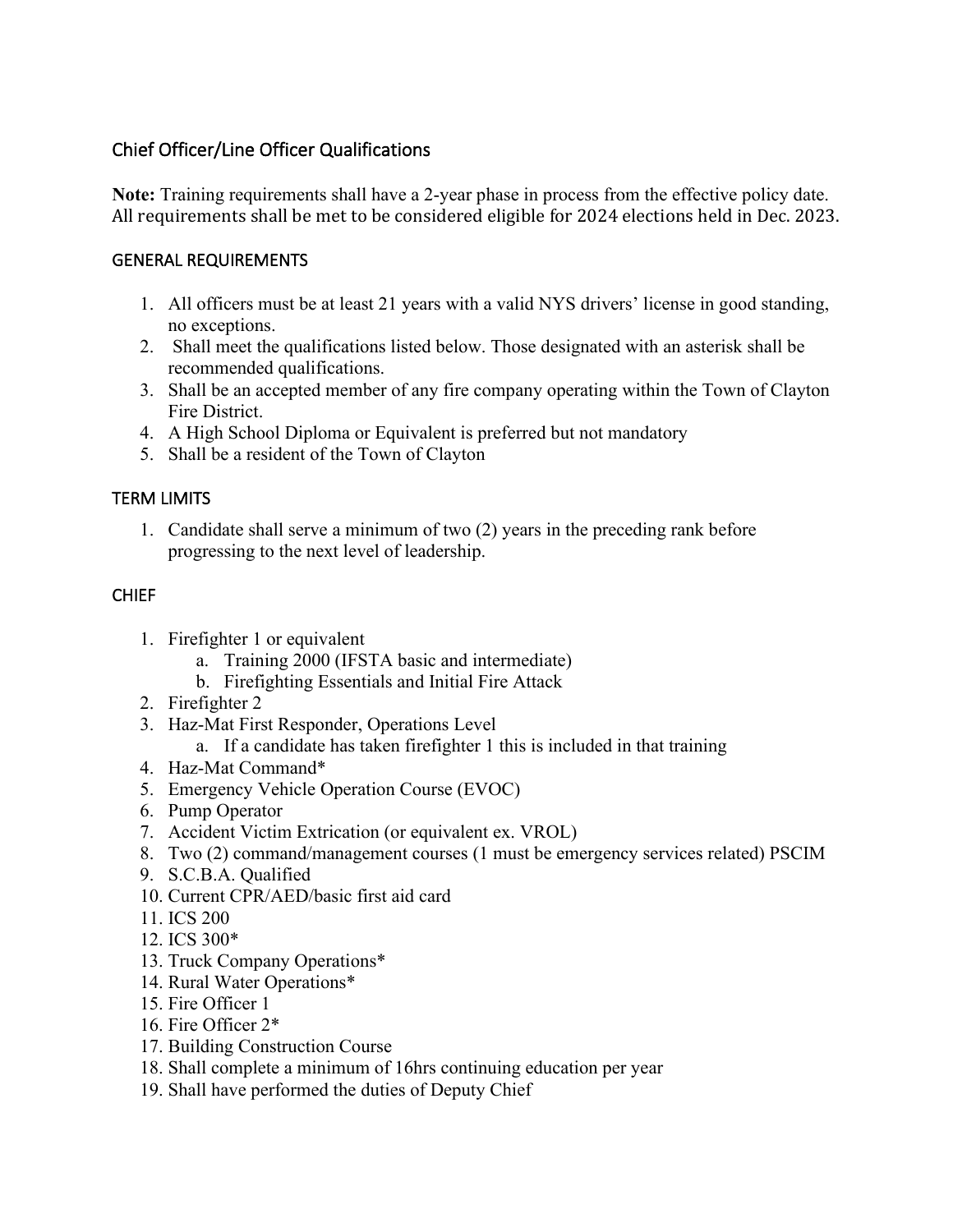### DEPUTY CHIEF

- 1. Firefighter 1 or equivalent
	- a. Training 2000 (IFSTA basic and intermediate)
	- b. Firefighting Essentials and Initial Fire Attack
- 2. Firefighter 2
- 3. Haz-Mat First Responder, Operations Level
	- a. If a candidate has taken firefighter 1 this is included in that training
- 4. Haz-Mat Command\*
- 5. Emergency Vehicle Operation Course (EVOC)
- 6. Pump Operator
- 7. Accident Victim Extrication (or equivalent ex. VROL)
- 8. Two (2) command/management courses (1 must be emergency services related) PSCIM
- 9. S.C.B.A. Qualified
- 10. Current CPR/AED/basic first aid card
- 11. ICS 200
- 12. ICS 300\*
- 13. Truck Company Operations\*
- 14. Rural Water Operations\*
- 15. Fire Officer 1
- 16. Fire Officer 2\*
- 17. Building Construction Course
- 18. Shall complete a minimum of 16hrs continuing education per year
- 19. Shall have performed the duties of Assistant Chief

### ASSISTANT CHIEFS

- 1. Firefighter 1 or equivalent
	- a. Training 2000 (IFSTA basic and intermediate)
	- b. Firefighting Essentials and Initial Fire Attack
- 2. Firefighter 2\*
- 3. Haz-Mat First Responder, Operations Level
	- a. If a candidate has taken firefighter 1 this is included in that training
- 4. Haz-Mat Command\*
- 5. Emergency Vehicle Operation Course (EVOC)
- 6. Pump Operator
- 7. Accident Victim Extrication (or equivalent ex. VROL)
- 8. Two (2) command/management courses (1 must be emergency services related) PSCIM\*
- 9. S.C.B.A. Qualified
- 10. Current CPR/AED/basic first aid card
- 11. ICS 200
- 12. ICS 300\*
- 13. Truck Company Operations\*
- 14. Rural Water Operations\*
- 15. Fire Officer 1\*
- 16. Fire Officer 2\*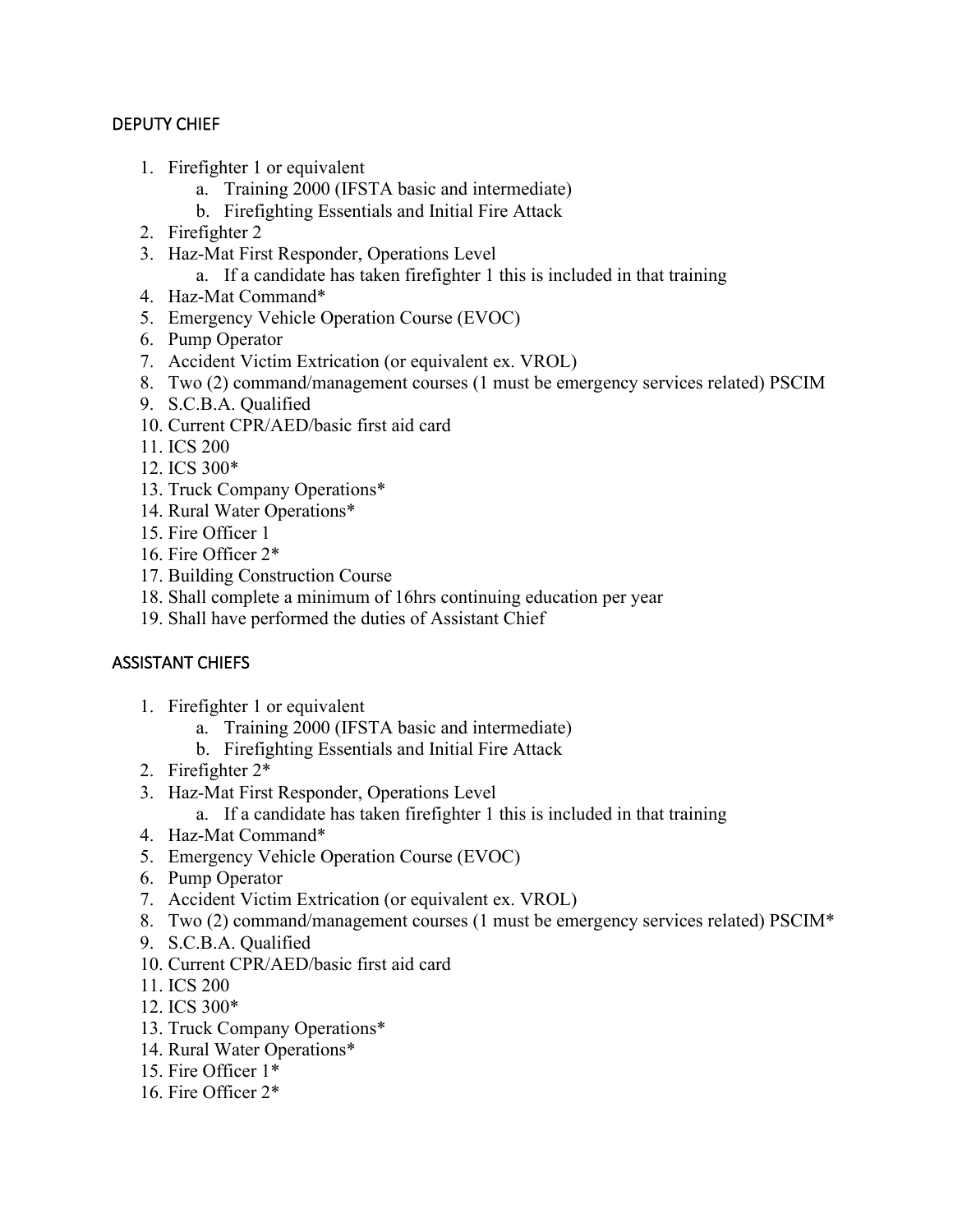- 17. Building Construction Course
- 18. Shall complete a minimum of 16hrs continuing education per year
- 19. Shall have performed the duties of department Captain or equivalent

#### **CAPTAINS**

- 1. Firefighter 1 or equivalent
	- a. Training 2000 (IFSTA basic and intermediate)
	- b. Firefighting Essentials and Initial Fire Attack
- 2. Firefighter 2\*
- 3. Haz-Mat First Responder, Operations Level
	- a. If a candidate has taken firefighter 1 this is included in that training
- 4. Haz-Mat Command\*
- 5. Emergency Vehicle Operation Course (EVOC)
- 6. Pump Operator
- 7. Accident Victim Extrication (or equivalent ex. VROL)
- 8. Two (2) command/management courses (1 must be emergency services related) PSCIM\*
- 9. S.C.B.A. Qualified
- 10. Current CPR/AED/basic first aid card
- 11. ICS 200
- 12. ICS 300\*
- 13. Truck Company Operations\*
- 14. Rural Water Operations\*
- 15. Fire Officer 1\*
- 16. Fire Officer 2\*
- 17. Building Construction Course
- 18. Shall complete a minimum of 16hrs continuing education per year
- 19. Shall have performed the duties of department Lieutenant or equivalent

#### LIEUTENANTS

- 1. Firefighter 1 or equivalent
	- a. Training 2000 (IFSTA basic and intermediate)
	- b. Firefighting Essentials and Initial Fire Attack
- 2. Firefighter 2\*
- 3. Haz-Mat First Responder, Operations Level
	- a. If a candidate has taken firefighter 1 this is included in that training
- 4. Haz-Mat Command\*
- 5. Emergency Vehicle Operation Course (EVOC)
- 6. Pump Operator
- 7. Accident Victim Extrication (or equivalent ex. VROL)
- 8. Two (2) command/management courses (1 must be emergency services related) PSCIM\*
- 9. S.C.B.A. Qualified
- 10. Current CPR/AED/basic first aid card
- 11. ICS 200
- 12. ICS 300\*